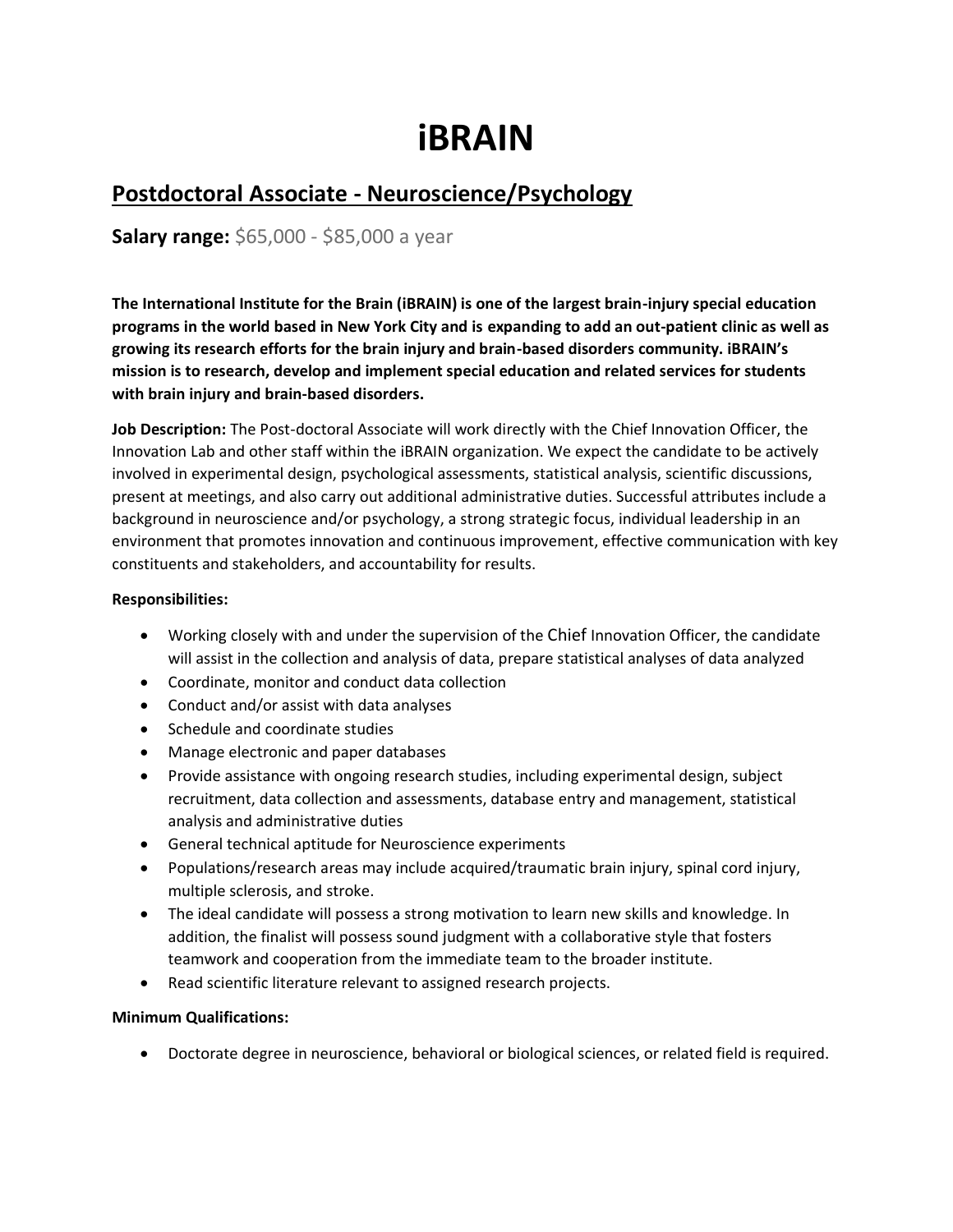- Must be able to pass ALL of the FREE elearning Short Courses in Clinical Research from The Global Health Training Centre website [\(https://globalhealthtrainingcentre.tghn.org/elearning/short-courses/\)](https://globalhealthtrainingcentre.tghn.org/elearning/short-courses/)
- Demonstrated experience in data management with a variety of data sources (survey, administrative, and medical data).
- Knowledge of statistical software (SPSS or other) and experience with descriptive statistical analysis.
- Effective administrative and communication skills (verbal and written).
- Interest and/or experience in research, medical rehabilitation, motor function, cognitive psychology, and/or neurologic/other disabilities.
- Must be detail-oriented, focused, highly motivated, and able to work as part of a team.

## **Other Requirements:**

• Intrapersonal skills: Possesses a strong ability to interact with tact and diplomacy. Maintaining appropriate and timely responsiveness in all interactions whether under pressures, deadlines, or changes in priorities is a key asset. Candidate must have ability to work independently. Importantly, must have a passion for iBRAIN's mission and a commitment to exceptional quality (visit [www.iBRAINnyc.org](https://usc-word-edit.officeapps.live.com/we/www.iBRAINnyc.org) for more info).

## **MUST HAVE A SENSE OF HUMOR**

Job Type: Full-time

Pay: \$65,000.00 - \$85,000.00 per year

Benefits:

- Health insurance
- Paid time off

Schedule:

• Monday to Friday (8:30 AM- 5PM)

COVID-19 considerations:

Daily health and temperature screen and regular Covid-19 testing.

Education:

• Doctorate (Required)

#### Experience:

- Experimental design: 3 years (Required)
- Psychological assessments: 3 years (Required)
- SENSE OF HUMOR: 1 year (Preferred)

Work Location:

• One location